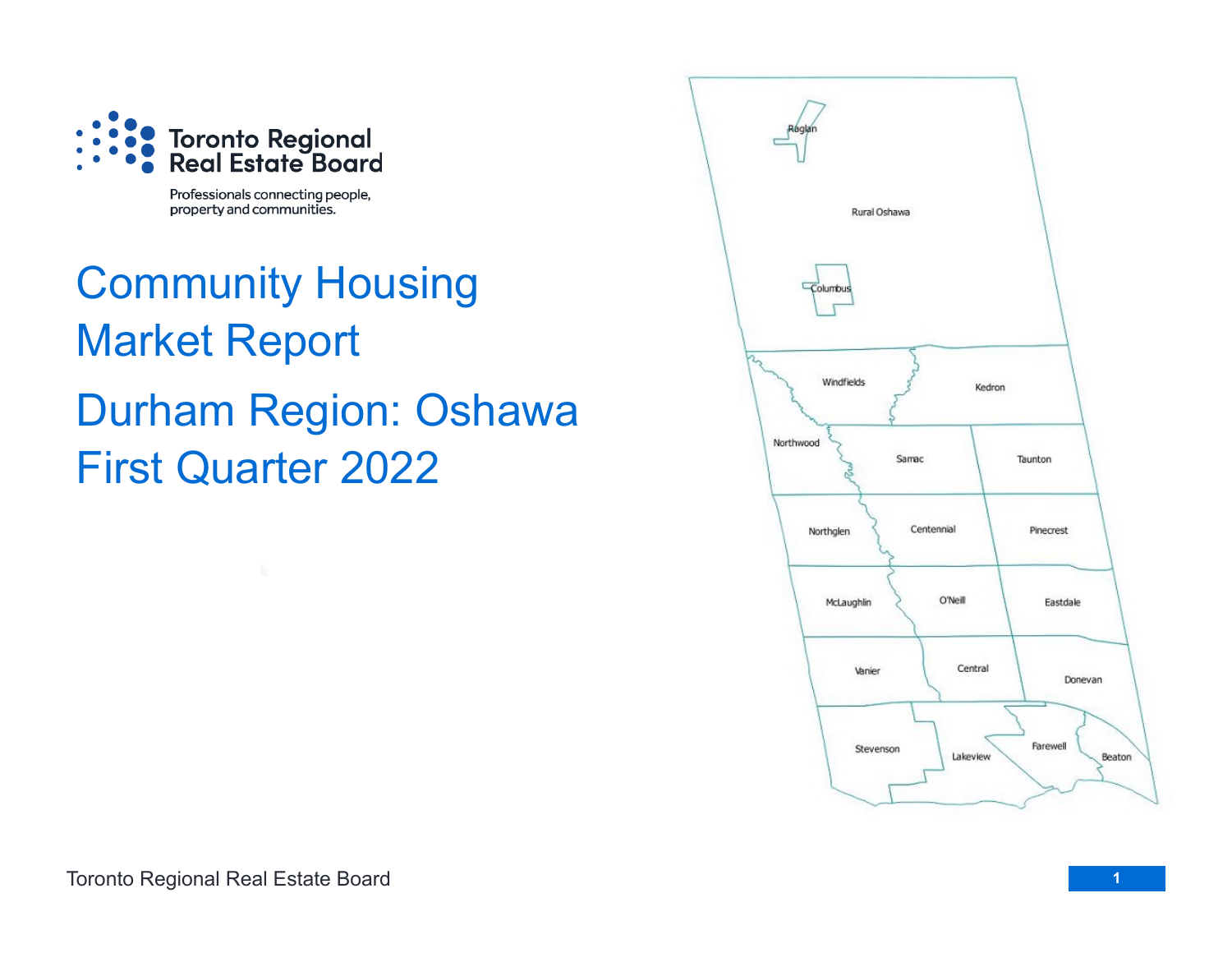## SUMMARY OF EXISTING HOME TRANSACTIONS ALL HOME TYPES, FIRST QUARTER 2022

# OSHAWA COMMUNITY BREAKDOWN

| <b>Community</b> | <b>Sales</b>   | <b>Dollar Volume</b> | <b>Average Price</b> | <b>Median Price</b> | <b>New Listings</b> | <b>Active Listings</b> | Avg. SP/LP               | Avg. DOM        |
|------------------|----------------|----------------------|----------------------|---------------------|---------------------|------------------------|--------------------------|-----------------|
| Beaton           | $\mathbf 0$    |                      |                      |                     | $\mathbf 0$         | $\mathbf 0$            |                          |                 |
| Centennial       | 57             | \$54,951,488         | \$964,061            | \$951,000           | 96                  | 20                     | 131%                     | 6               |
| Central          | 73             | \$59,817,077         | \$819,412            | \$840,000           | 106                 | 12                     | 132%                     | $\overline{7}$  |
| Columbus         | $\mathbf 0$    | ÷                    | $\sim$               | $\sim$              | 0                   | $\mathbf 0$            | $\overline{\phantom{a}}$ |                 |
| Donevan          | 75             | \$75,731,186         | \$1,009,749          | \$999,999           | 110                 | 13                     | 130%                     | $\overline{7}$  |
| Eastdale         | 78             | \$83,620,804         | \$1,072,062          | \$1,000,000         | 121                 | 22                     | 130%                     | $\overline{7}$  |
| Farewell         | 6              | \$5,551,000          | \$925,167            | \$955,000           | $\overline{7}$      | $\mathbf{1}$           | 129%                     | $\,6\,$         |
| Kedron           | 9              | \$12,310,258         | \$1,367,806          | \$1,401,458         | 14                  | 3                      | 112%                     | 11              |
| Lakeview         | 90             | \$78,884,634         | \$876,496            | \$854,500           | 123                 | 19                     | 131%                     | $5\overline{)}$ |
| McLaughlin       | 65             | \$70,724,141         | \$1,088,064          | \$1,070,000         | 99                  | 21                     | 128%                     | 6               |
| Northglen        | 26             | \$33,945,000         | \$1,305,577          | \$1,307,500         | 34                  | $\overline{2}$         | 133%                     | 6               |
| Northwood        | $\overline{2}$ | $\sim$               | \$0                  | $\sim$              | 6                   | $\mathsf 0$            | 0%                       | 15              |
| O'Neill          | 79             | \$69,998,075         | \$886,052            | \$880,000           | 120                 | 21                     | 128%                     | $\overline{7}$  |
| Pinecrest        | 62             | \$75,172,747         | \$1,212,464          | \$1,192,500         | 107                 | 17                     | 128%                     | 6               |
| Raglan           | $\mathbf{1}$   |                      | \$0                  |                     | $\mathbf{1}$        | $\pmb{0}$              | 0%                       | $6\phantom{1}$  |
| Rural Oshawa     | 3              | \$5,585,000          | \$1,861,667          | \$1,385,000         | $\overline{7}$      | 3                      | 110%                     | 11              |
| Samac            | 96             | \$84,128,898         | \$876,343            | \$910,000           | 146                 | 34                     | 124%                     | $\overline{7}$  |
| Stevenson        | 0              |                      |                      | $\sim$              | 0                   | $\mathbf 0$            | $\overline{\phantom{a}}$ |                 |
| Taunton          | 66             | \$98,999,875         | \$1,499,998          | \$1,538,000         | 117                 | 29                     | 123%                     | 6               |
| Vanier           | 45             | \$38,149,634         | \$847,770            | \$848,000           | 71                  | 16                     | 135%                     | 6               |
| Windfields       | 85             | \$105,322,738        | \$1,239,091          | \$1,150,000         | 171                 | 47                     | 126%                     | $6\phantom{1}$  |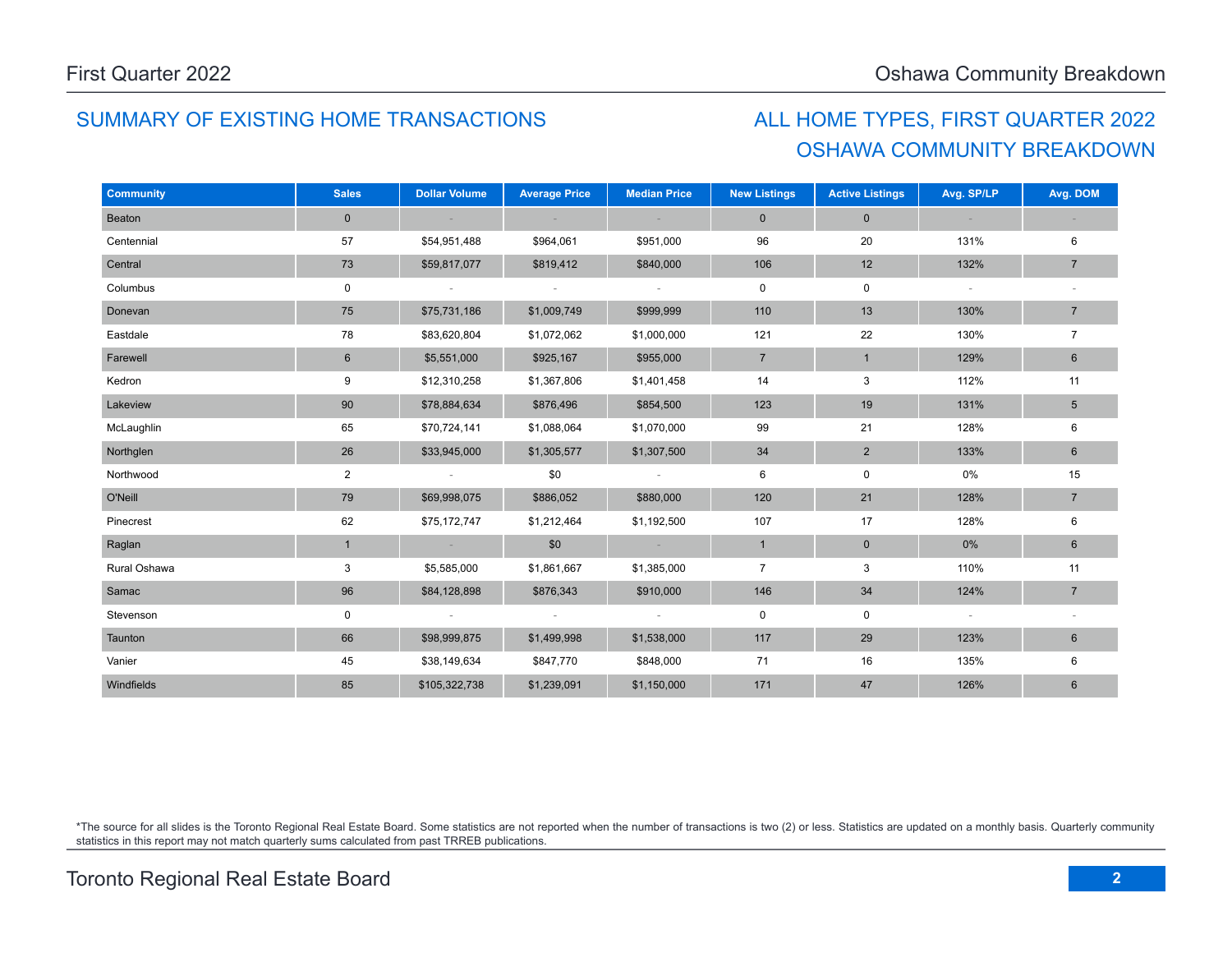### Number of Transactions\*

Average/Median Selling Price (,000s)\*

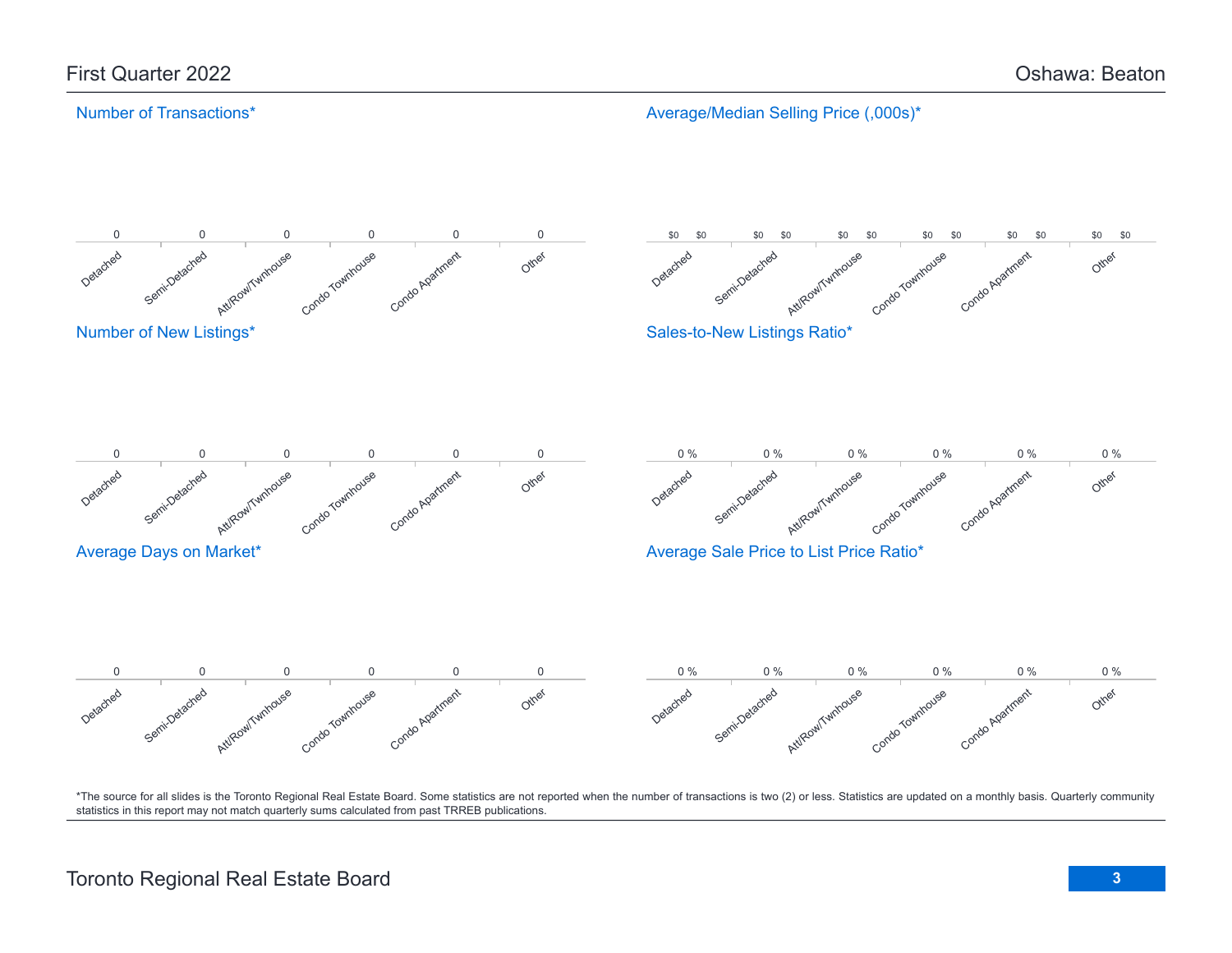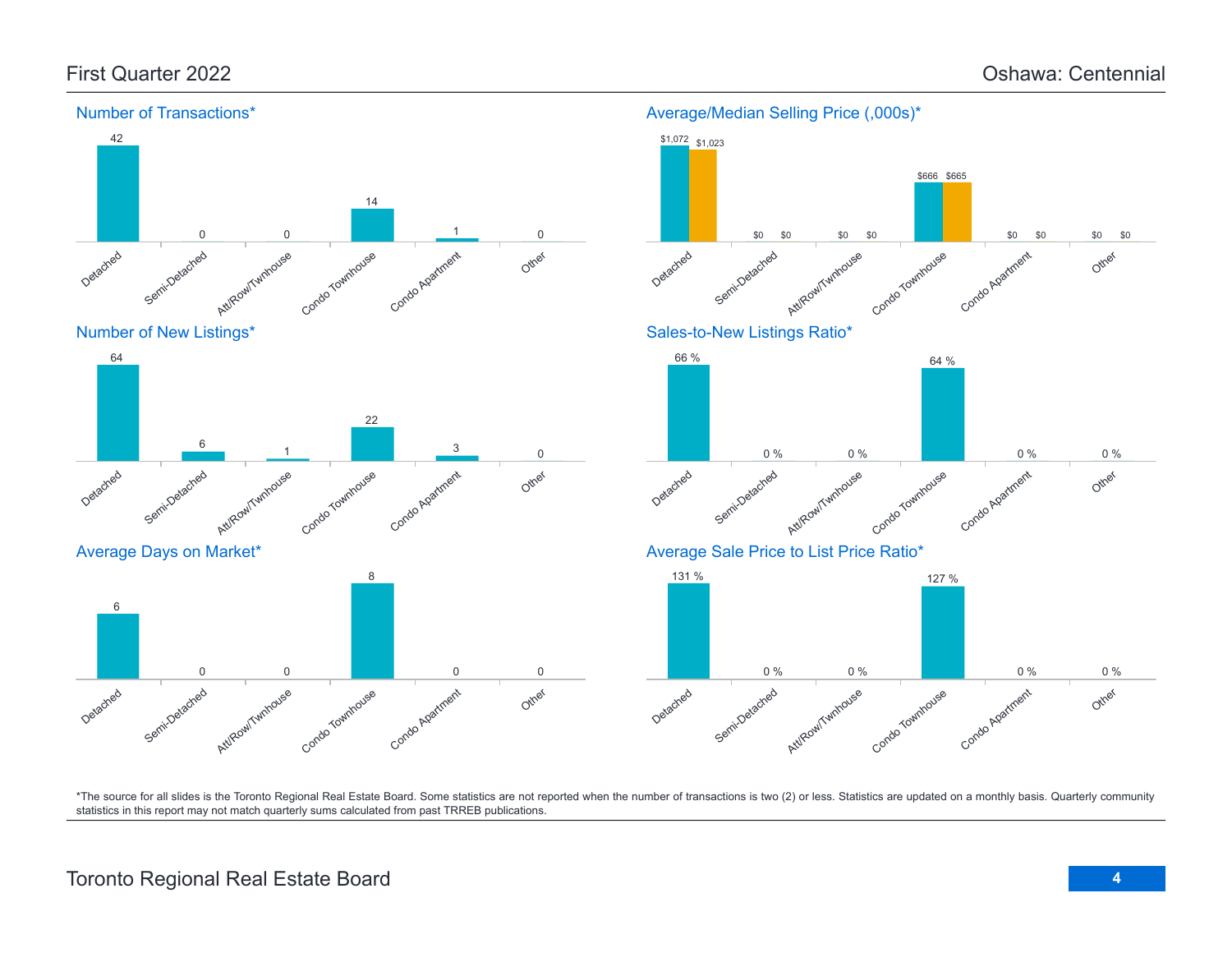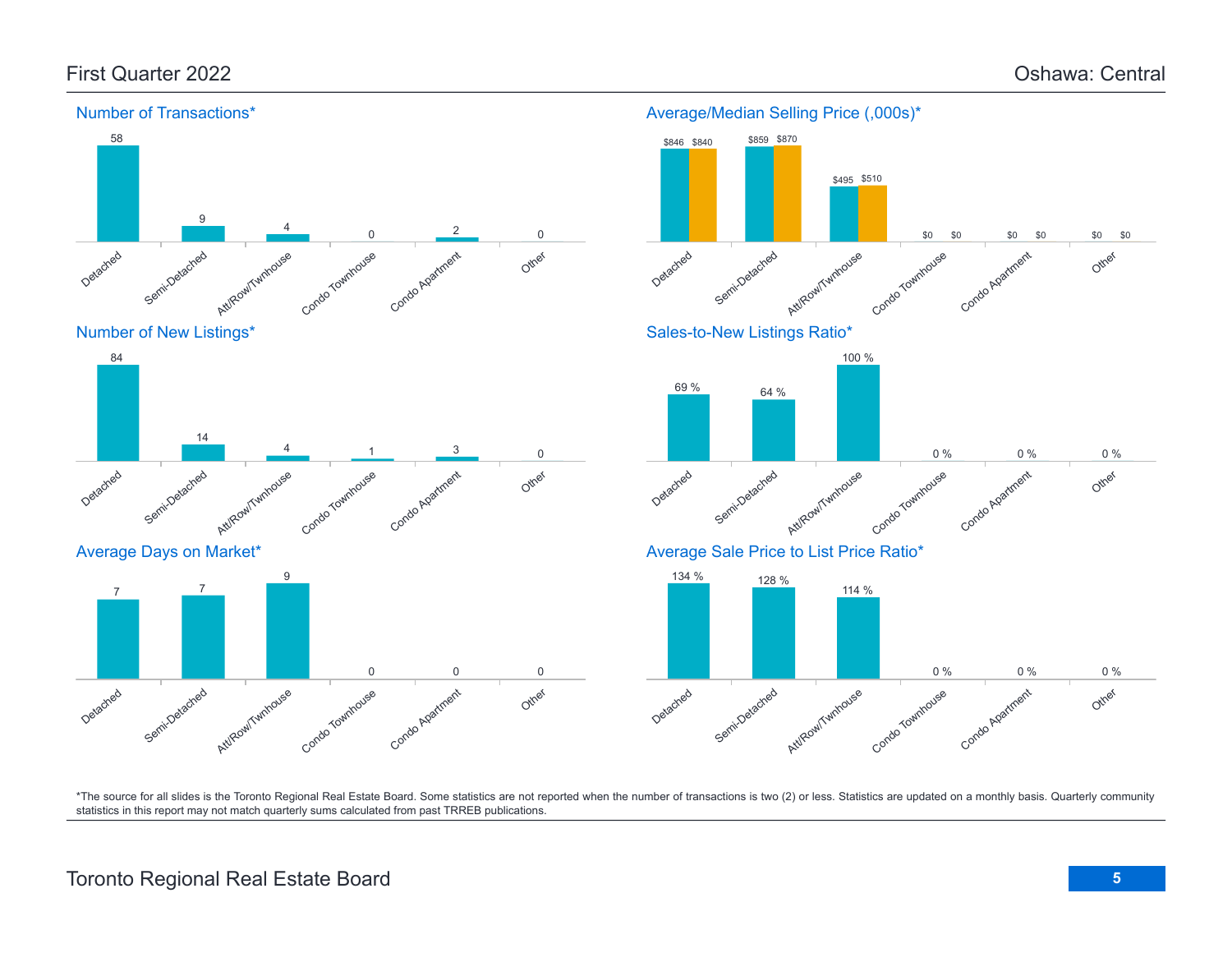### Number of Transactions\*

Average/Median Selling Price (,000s)\*

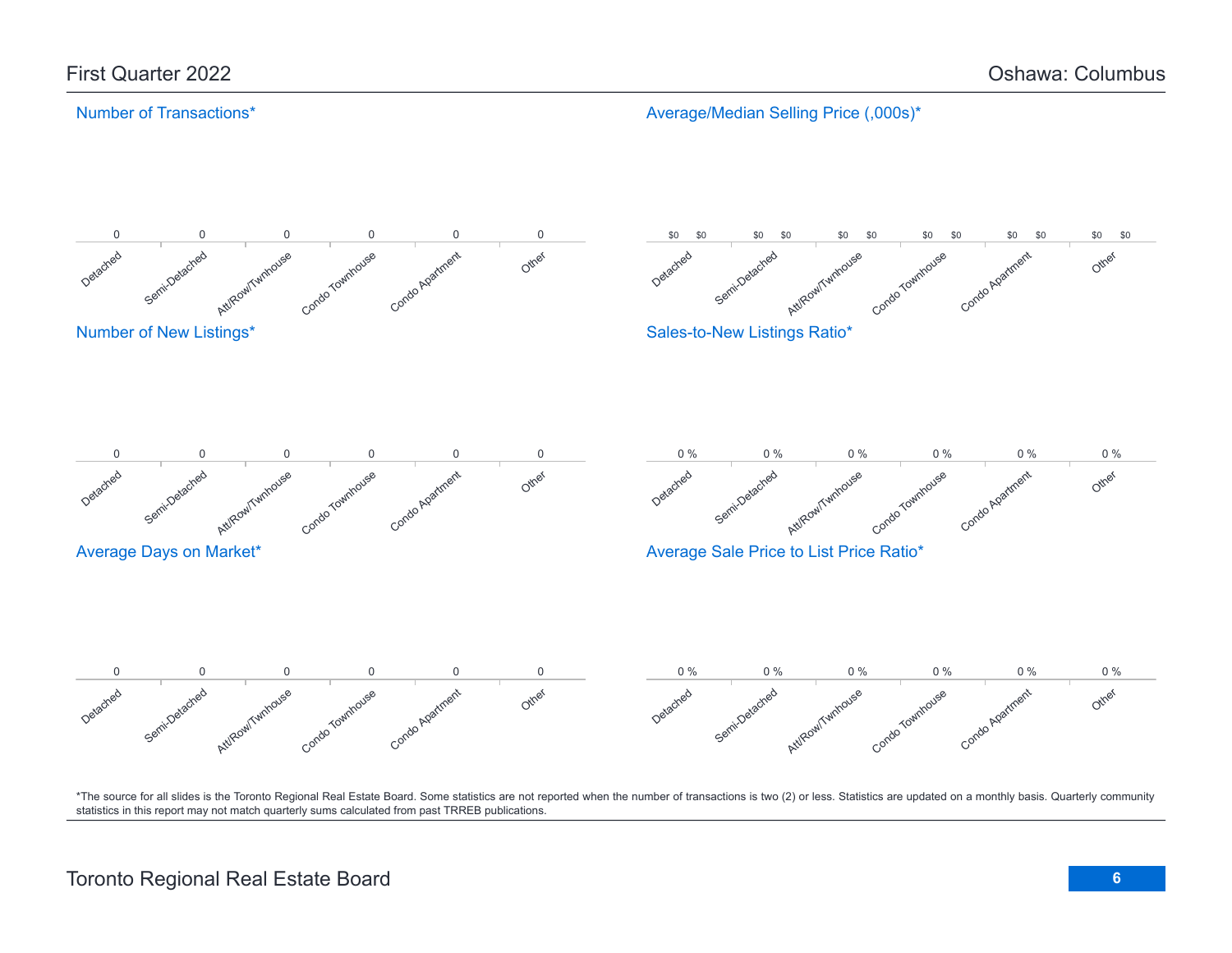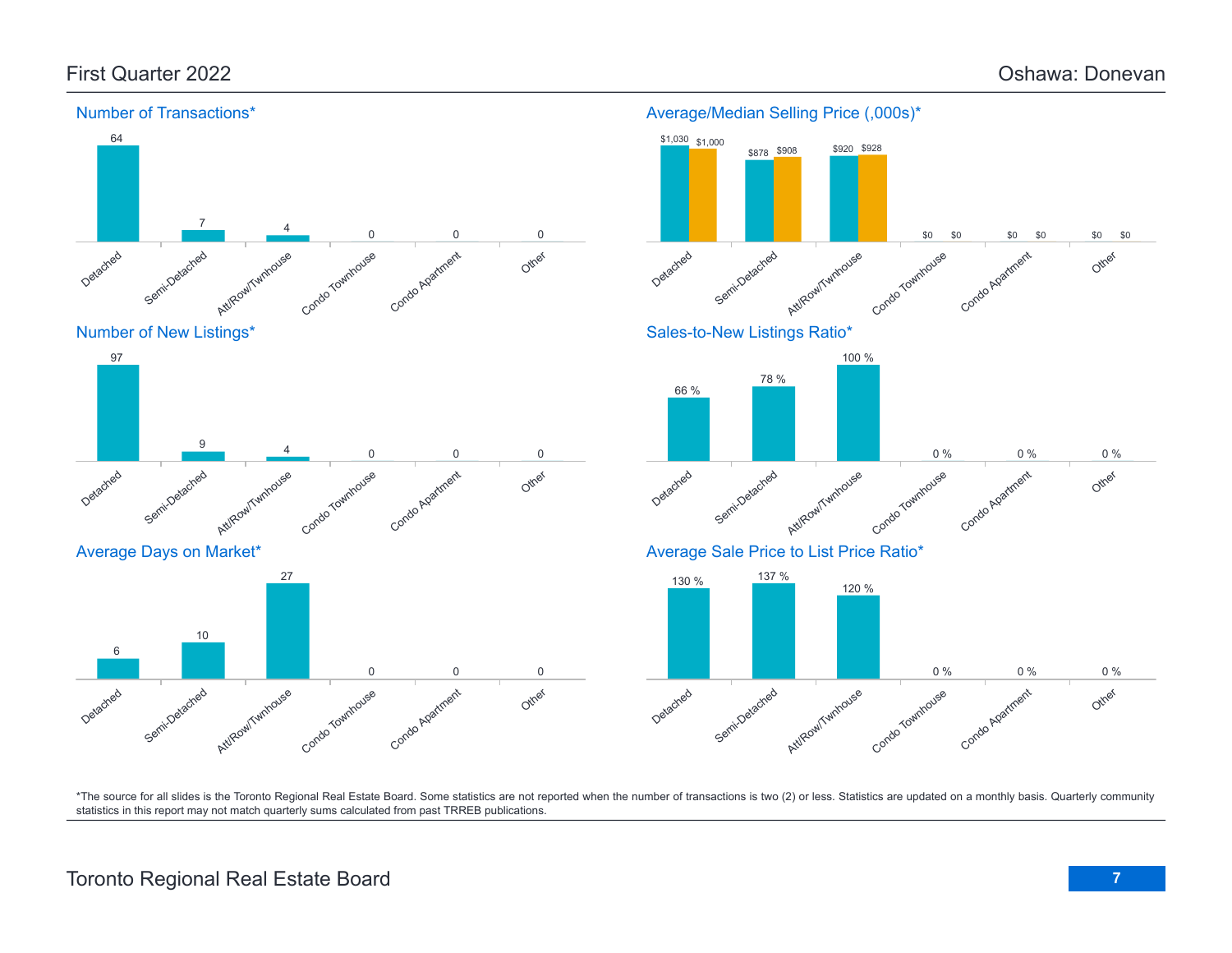Other

Other

0 % 0 %

\$0 \$0 \$0 \$0



Number of Transactions\*

\*The source for all slides is the Toronto Regional Real Estate Board. Some statistics are not reported when the number of transactions is two (2) or less. Statistics are updated on a monthly basis. Quarterly community statistics in this report may not match quarterly sums calculated from past TRREB publications.

# Toronto Regional Real Estate Board **8**

Average/Median Selling Price (,000s)\*

Condo Townhouse

Condo Townhouse

Condo Townhouse

\$752 \$750

90 %

\$839 \$810

60 %

Condo Agatment

Condo Apartment

Condo Apartment

Other

0 % 0 %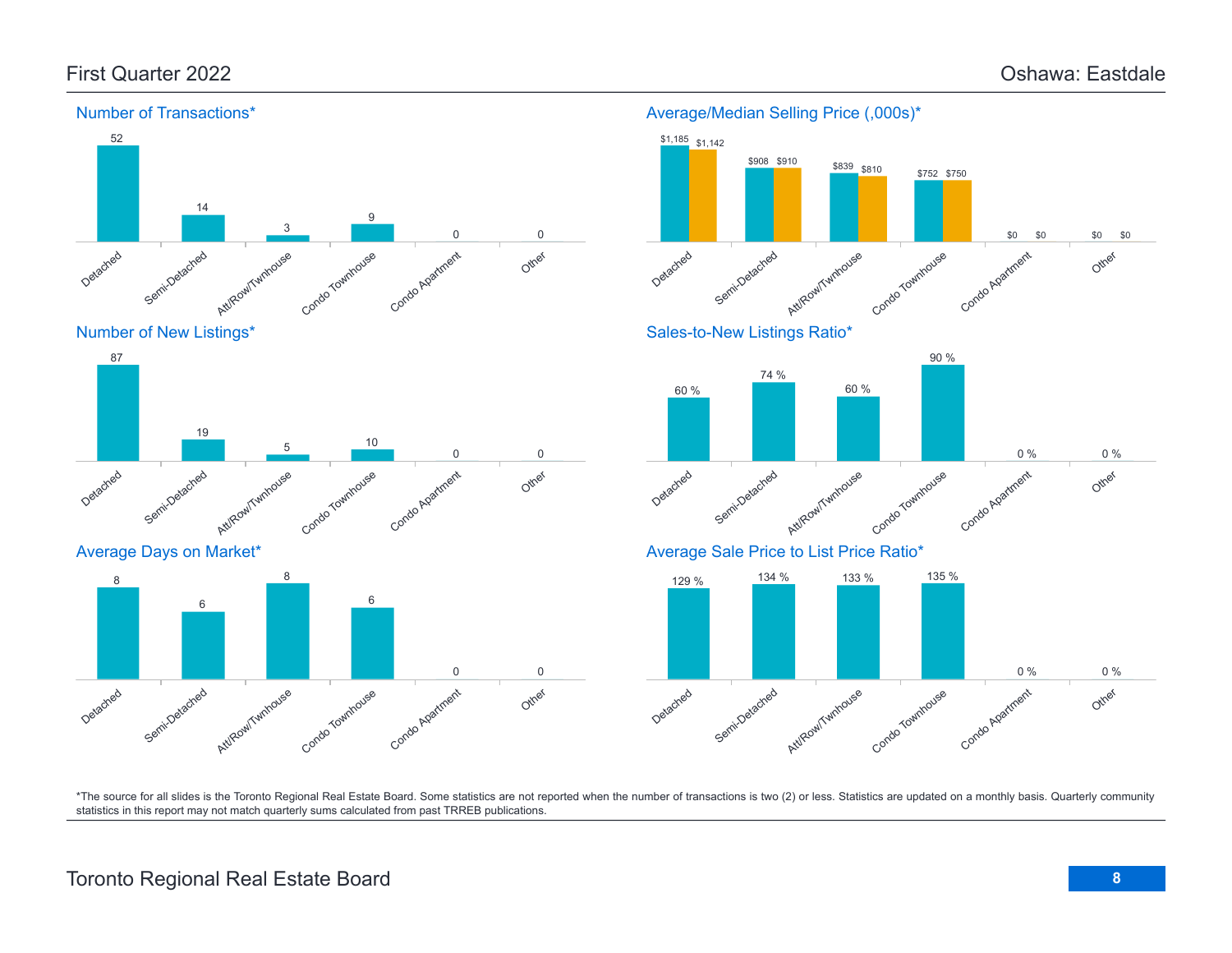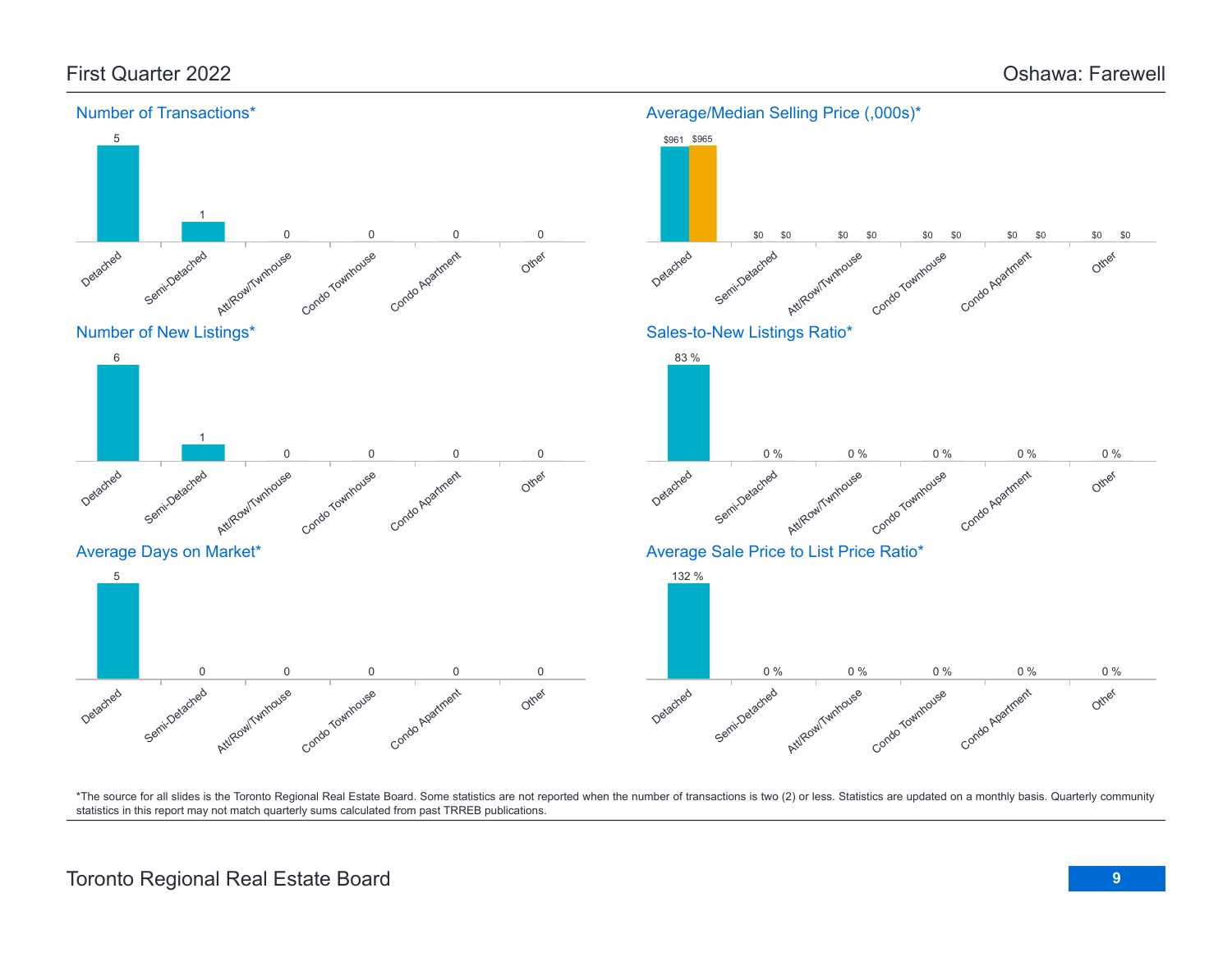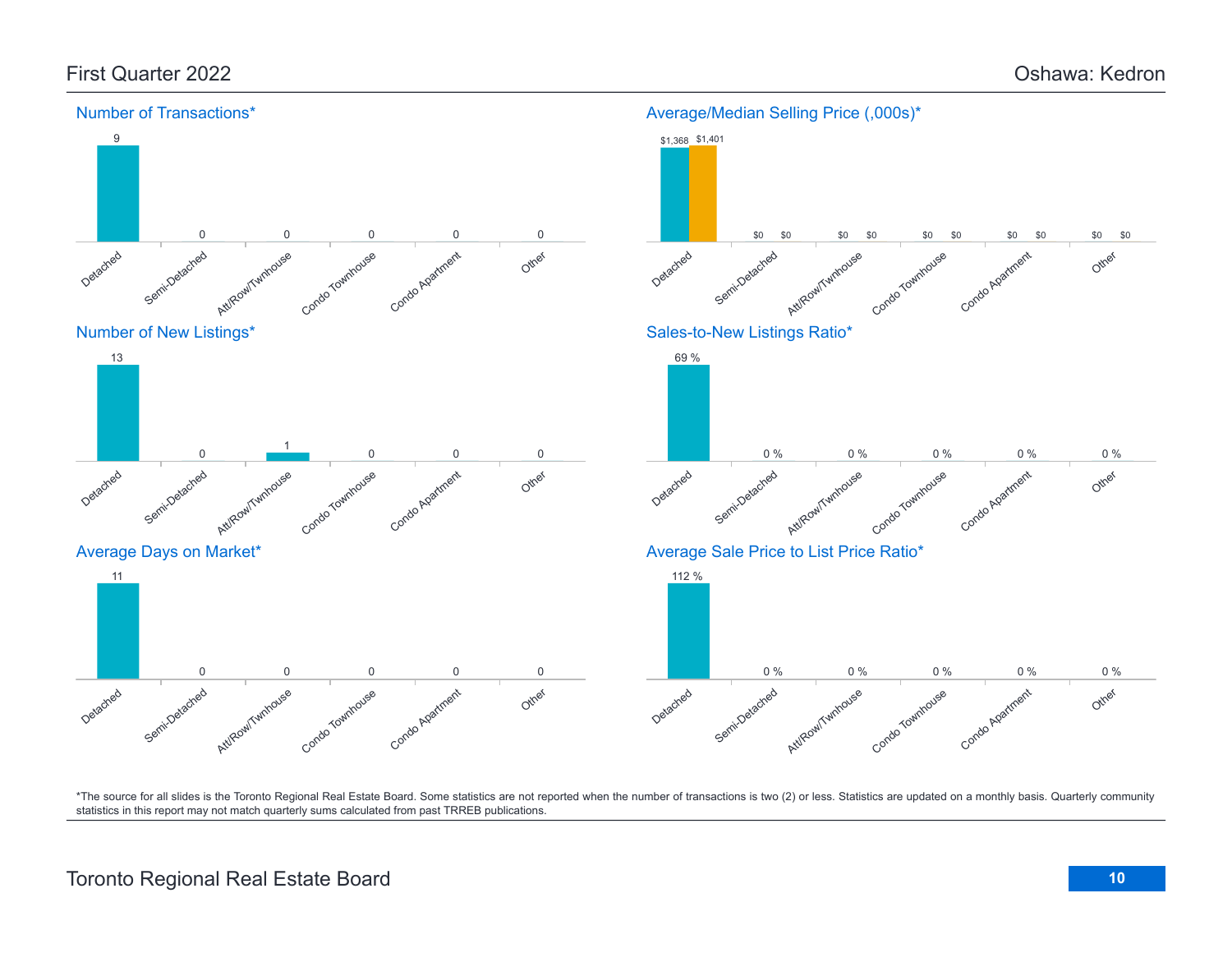Other

Other

Other

0 %

0 %

\$0 \$0



\*The source for all slides is the Toronto Regional Real Estate Board. Some statistics are not reported when the number of transactions is two (2) or less. Statistics are updated on a monthly basis. Quarterly community statistics in this report may not match quarterly sums calculated from past TRREB publications.

## Toronto Regional Real Estate Board **11**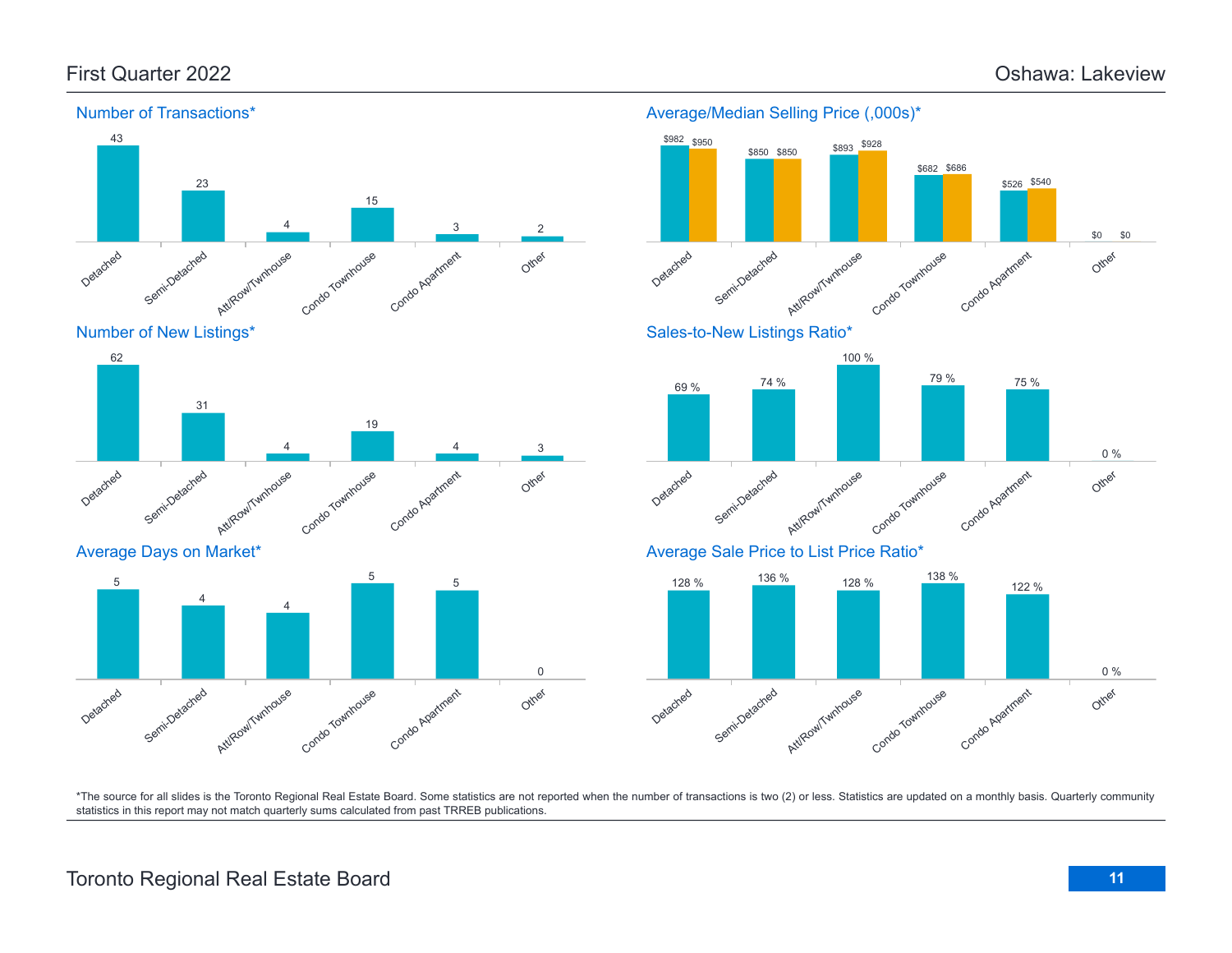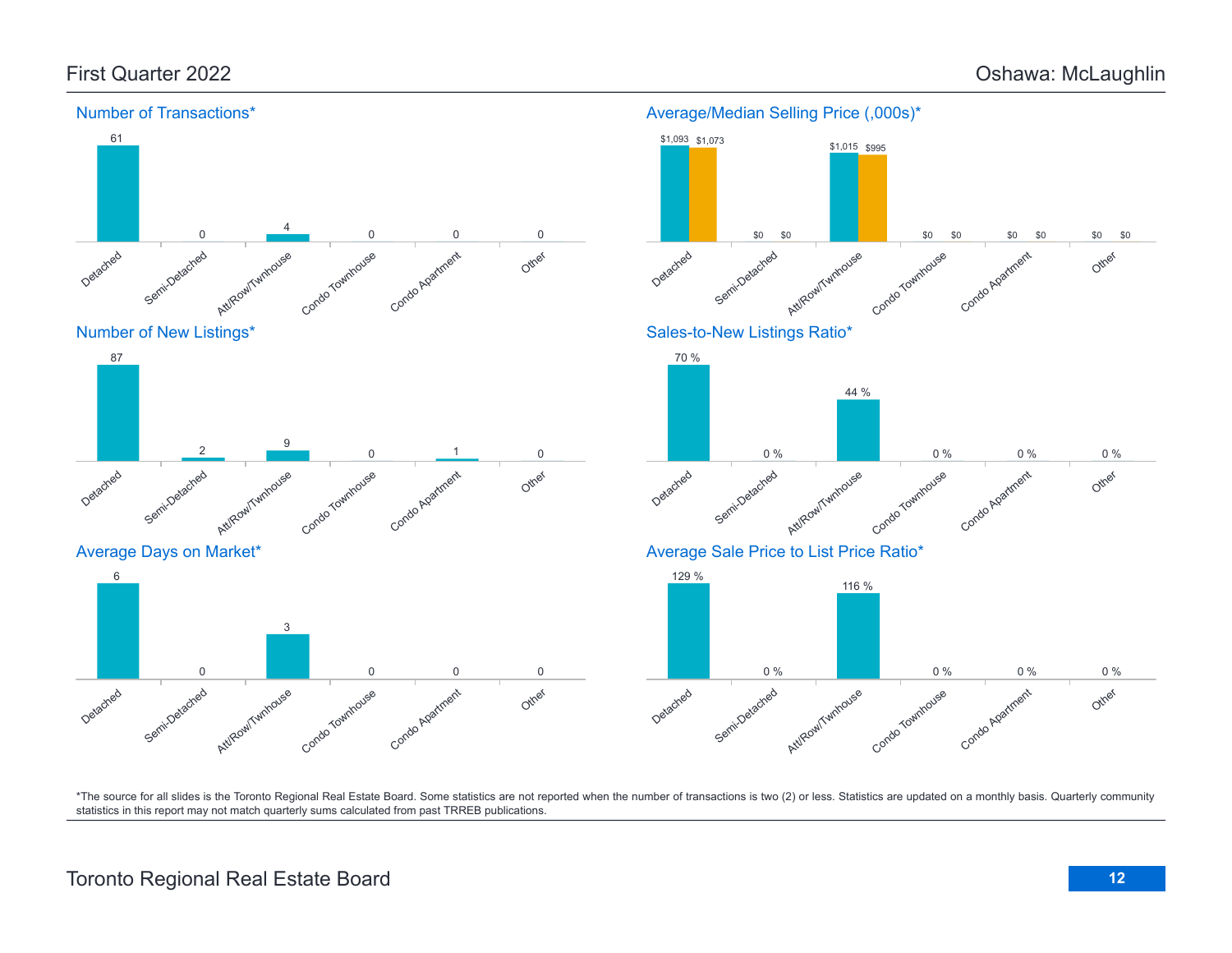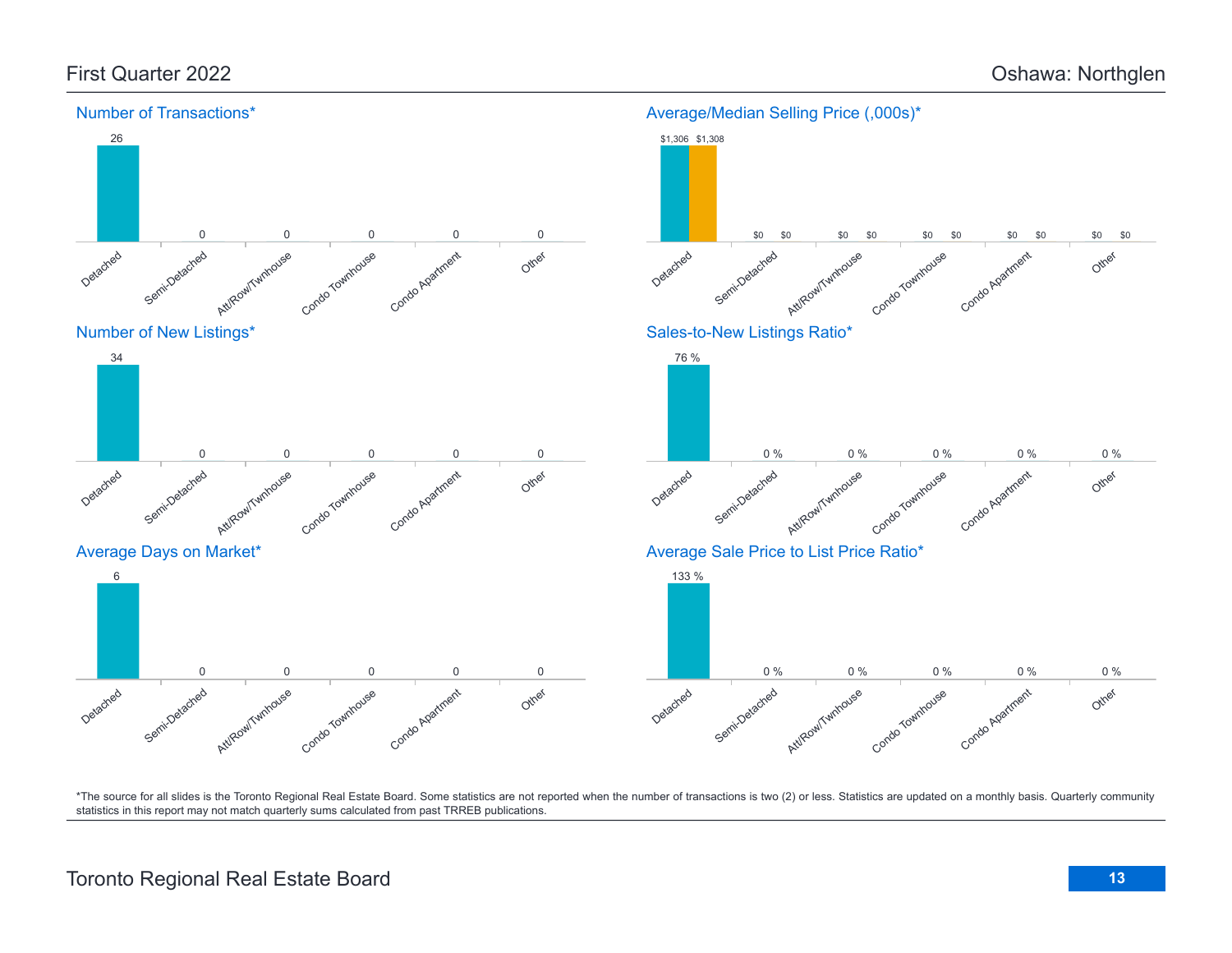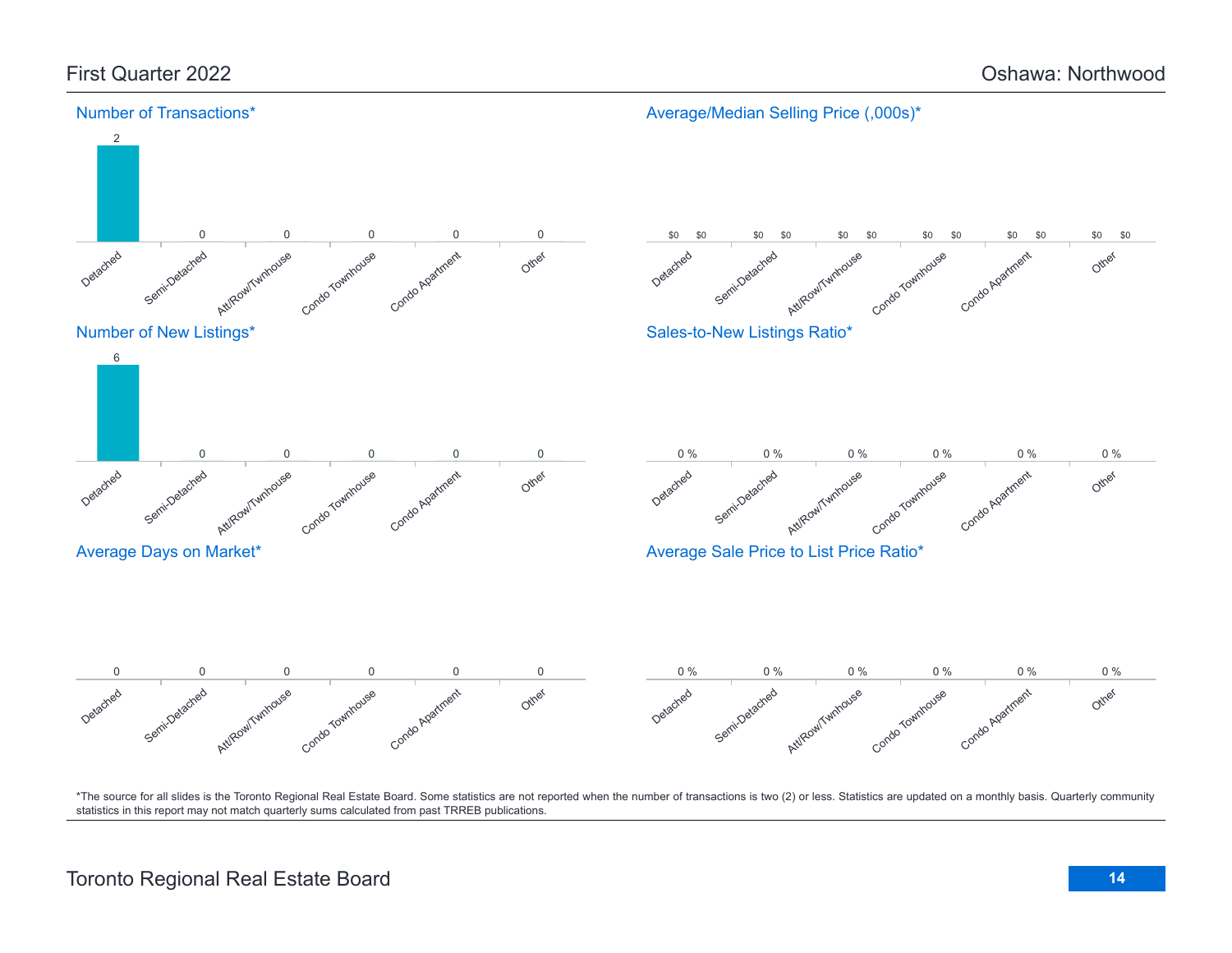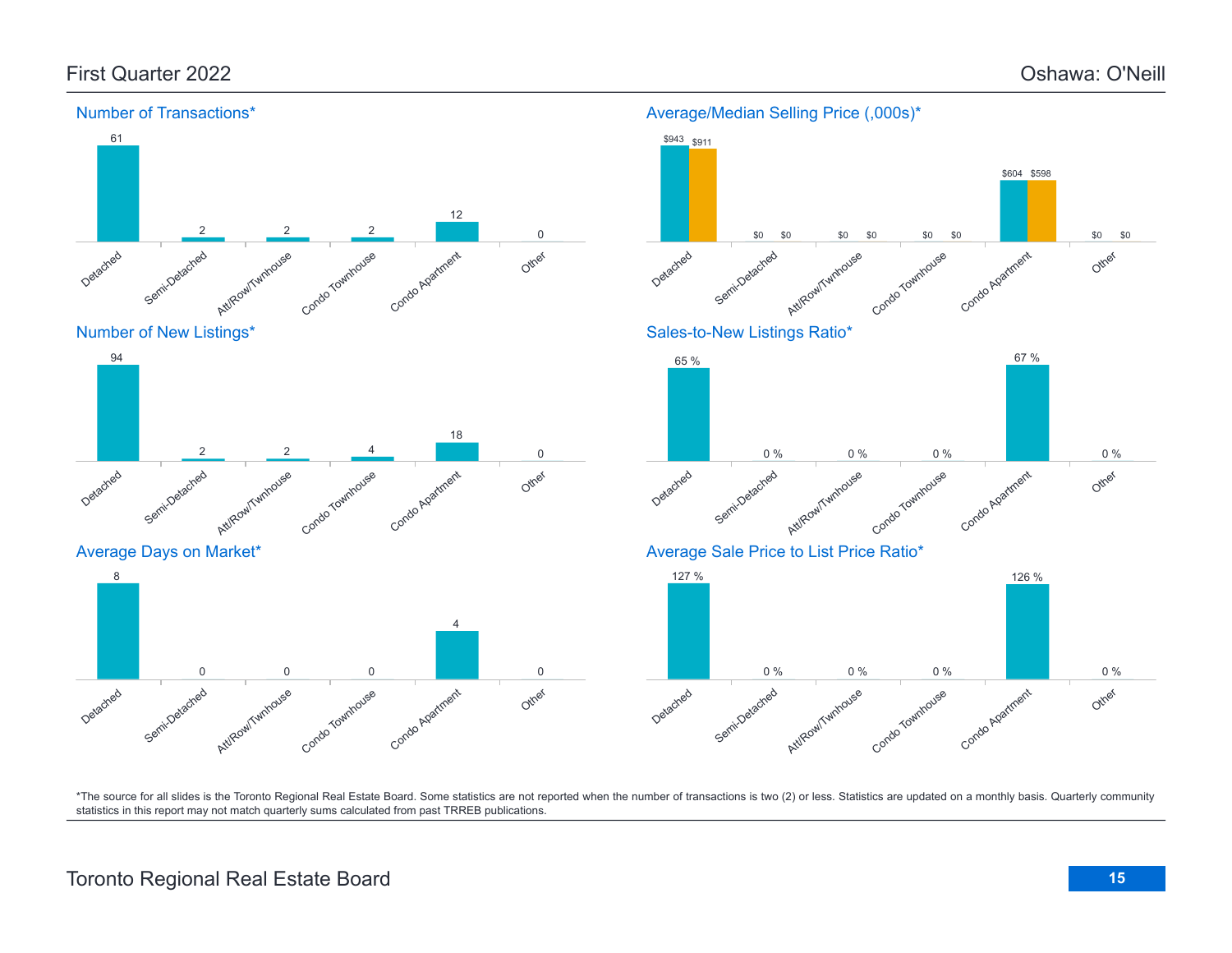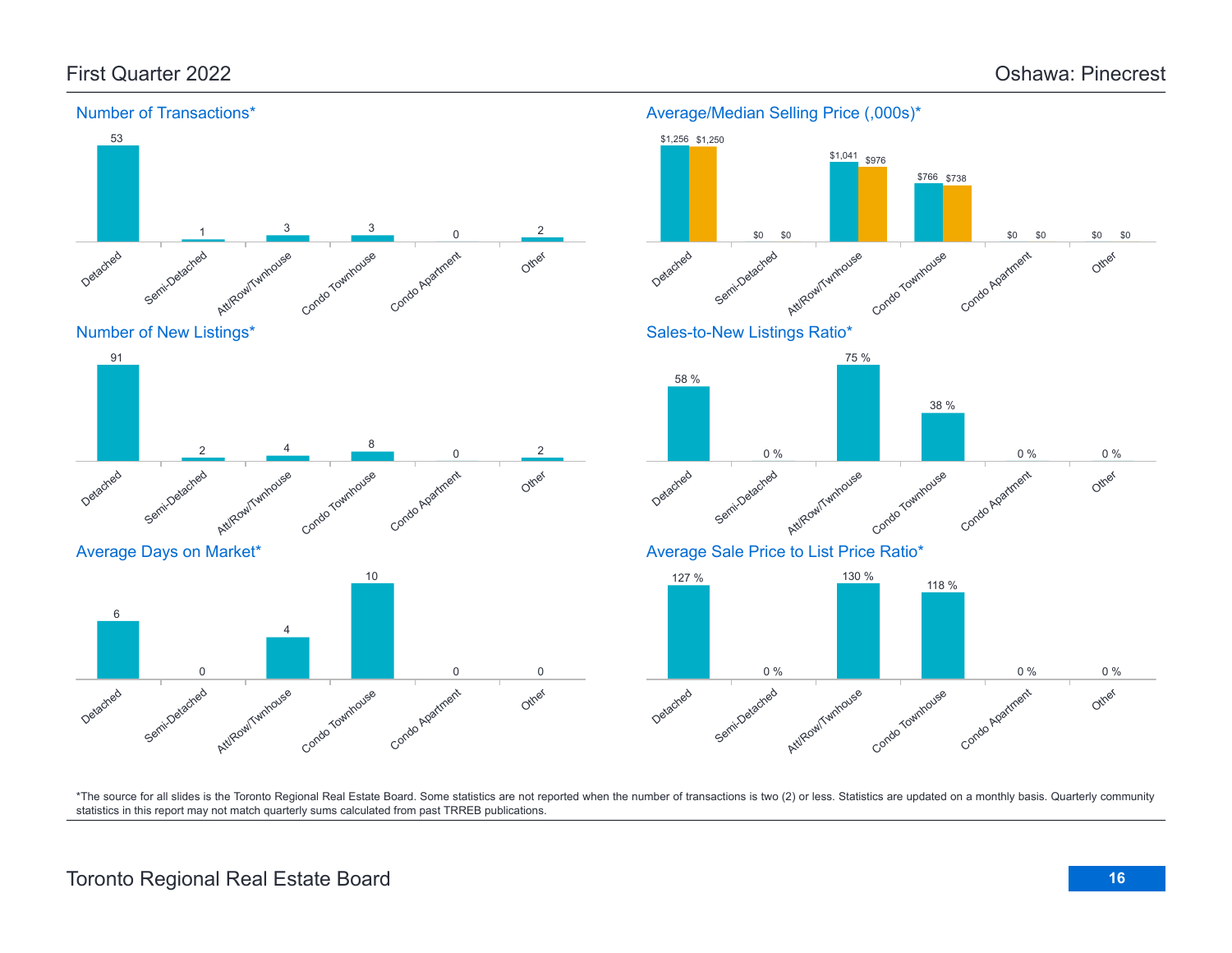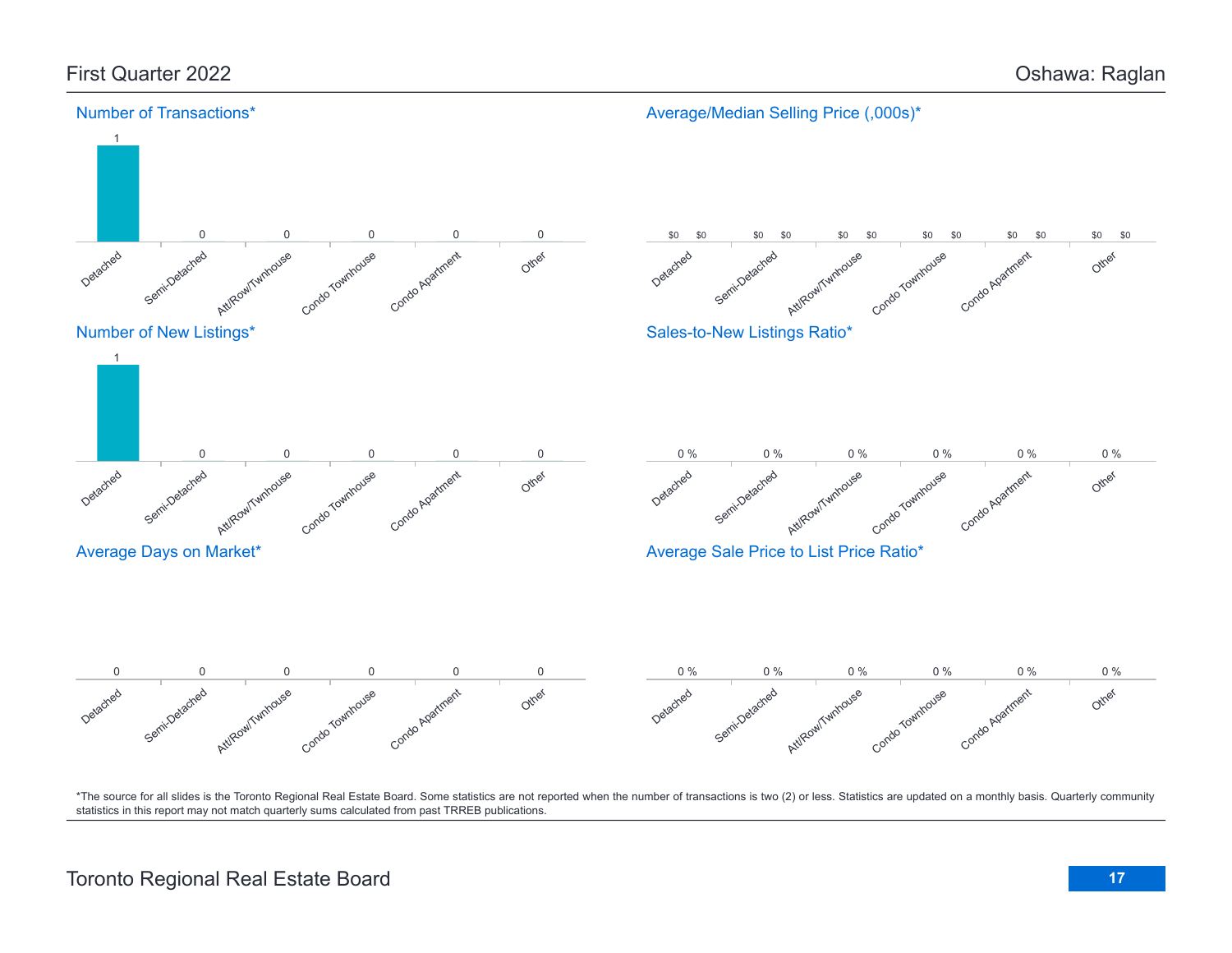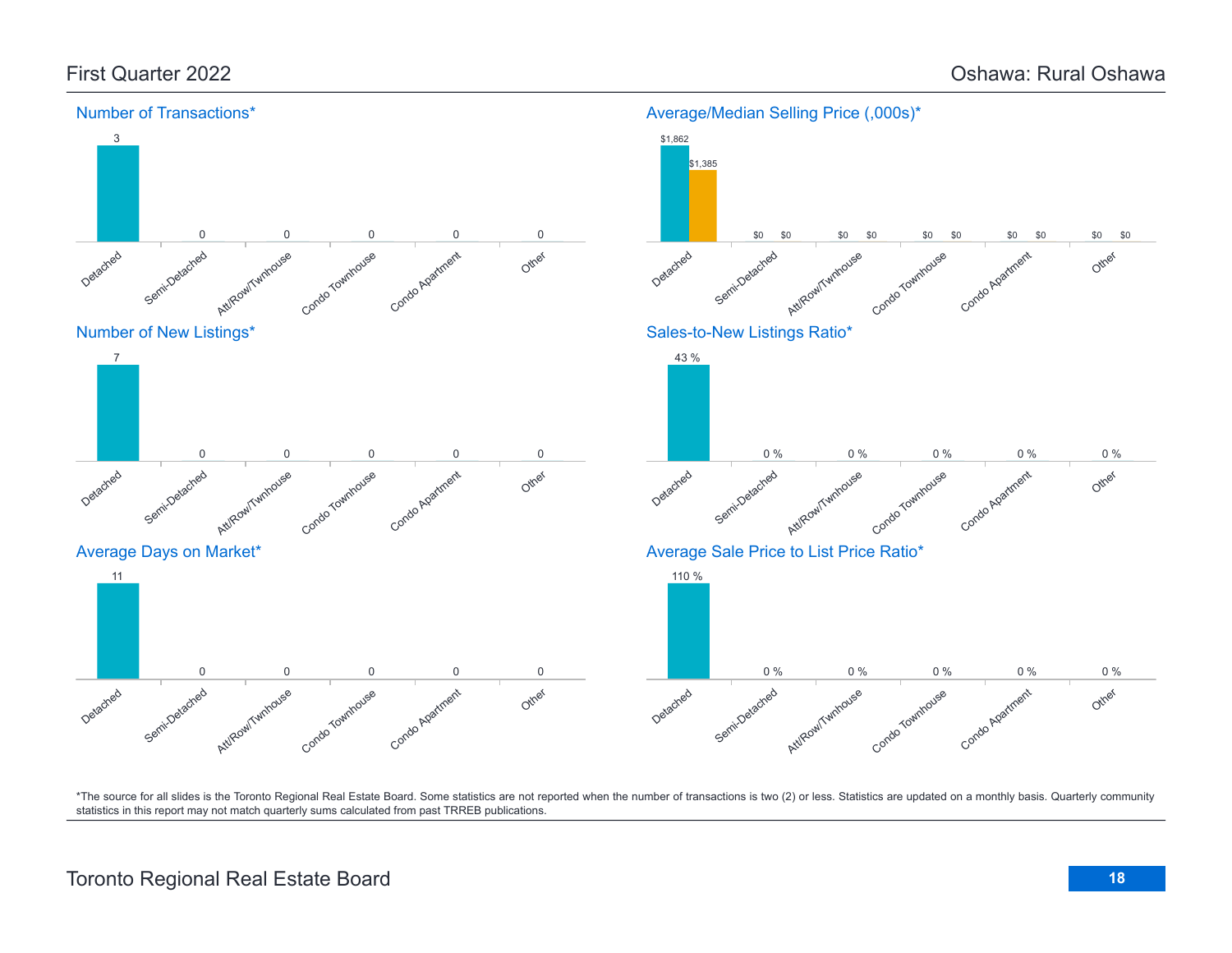



Average Days on Market\*





Average/Median Selling Price (,000s)\*

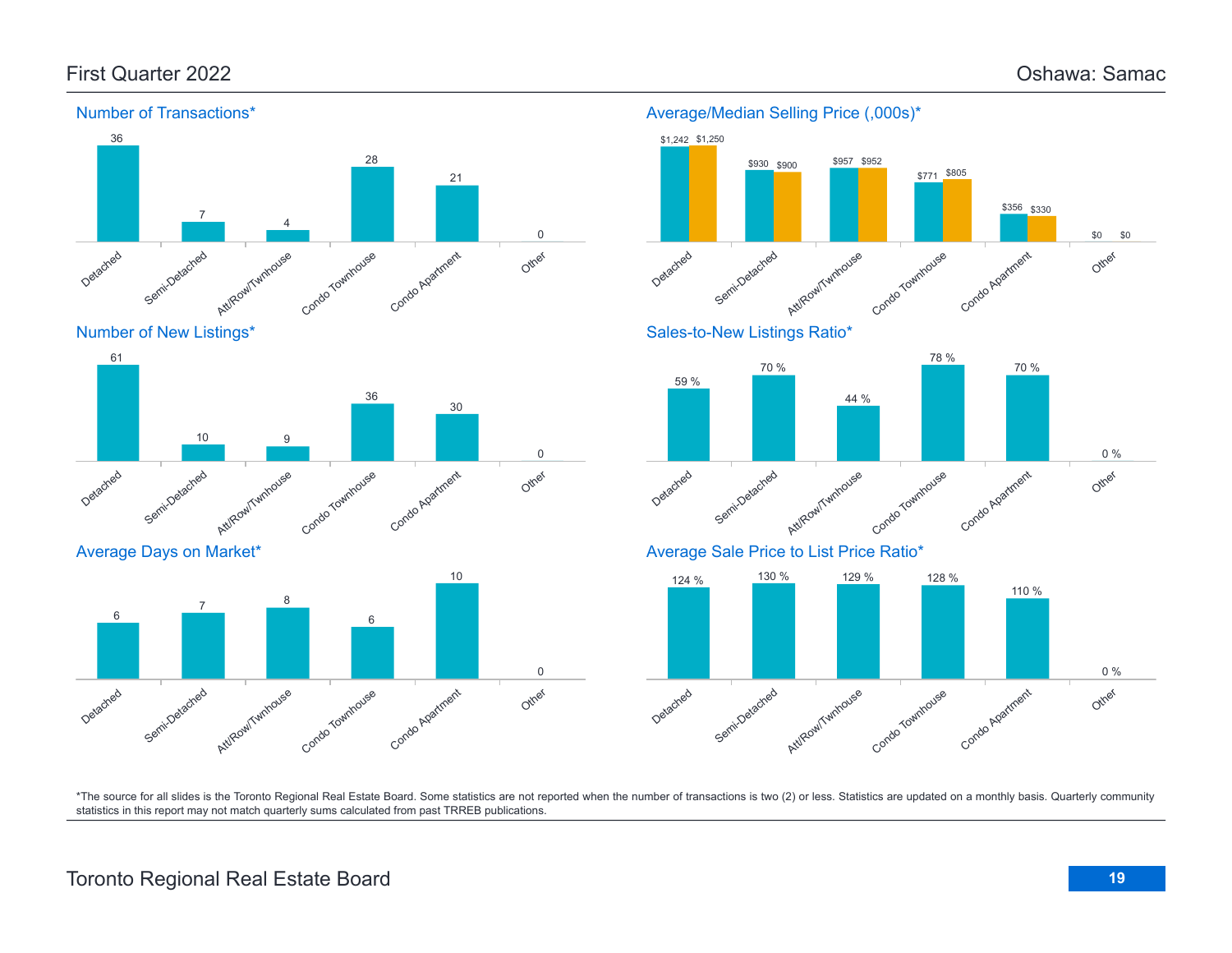### Number of Transactions\*

Average/Median Selling Price (,000s)\*

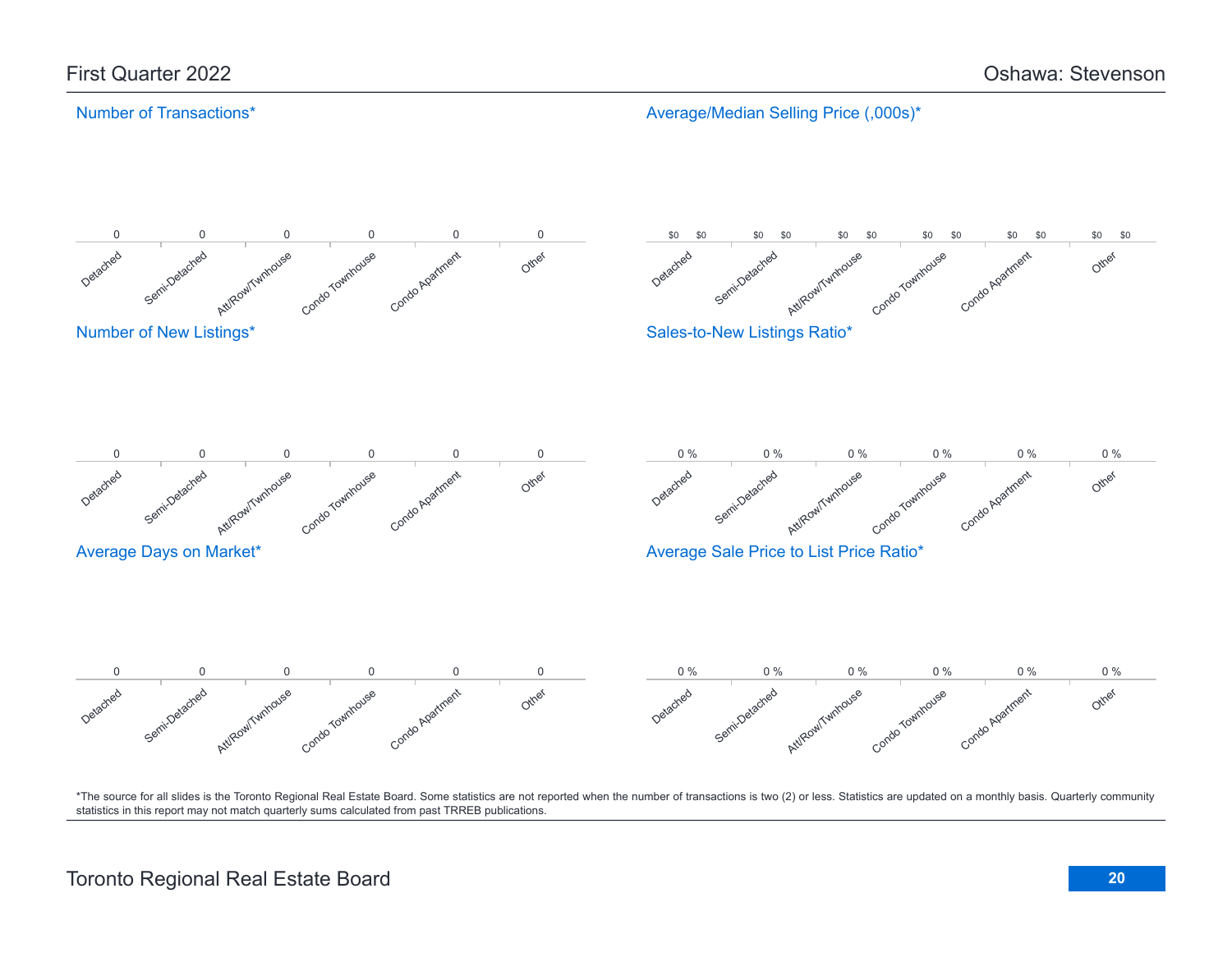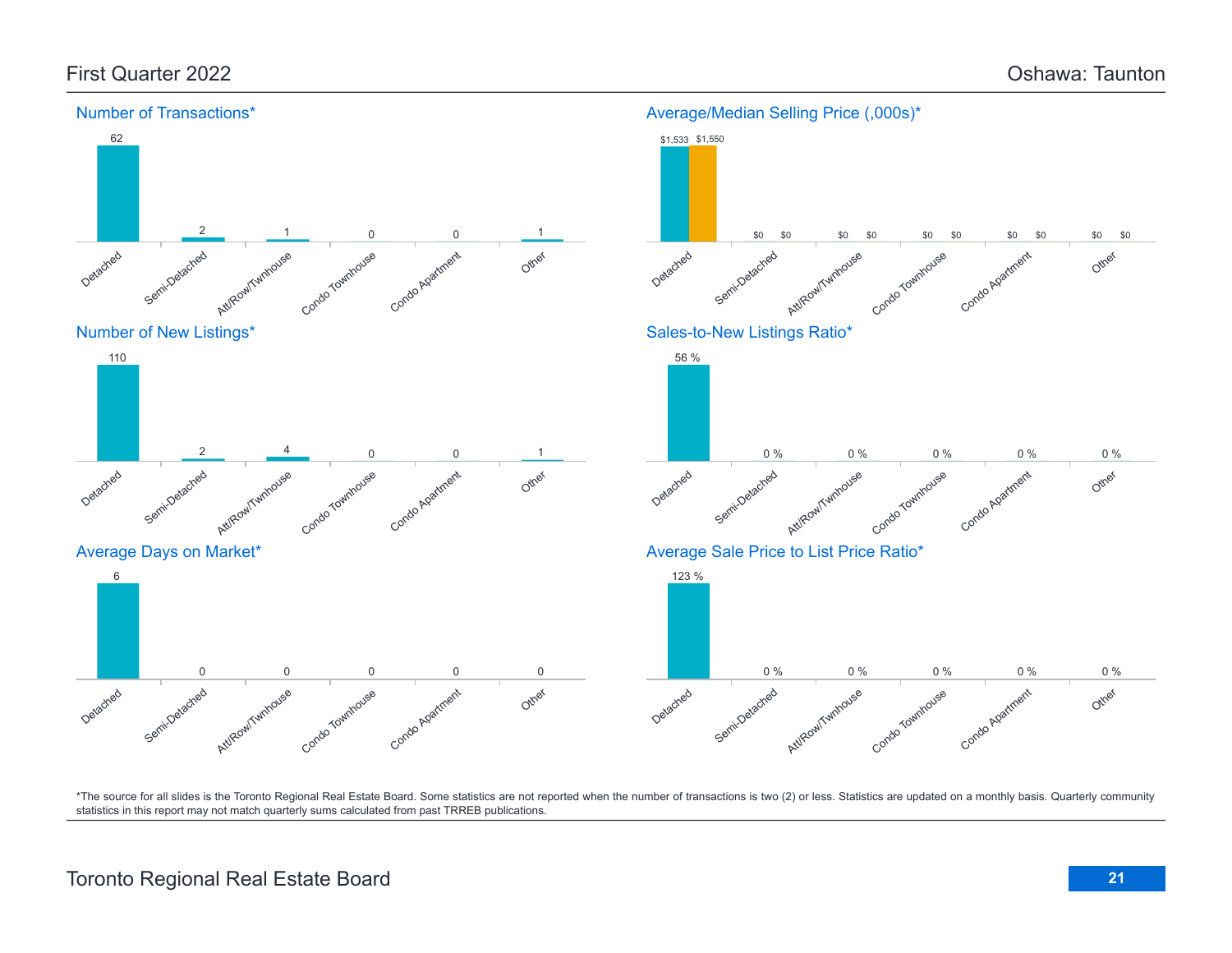